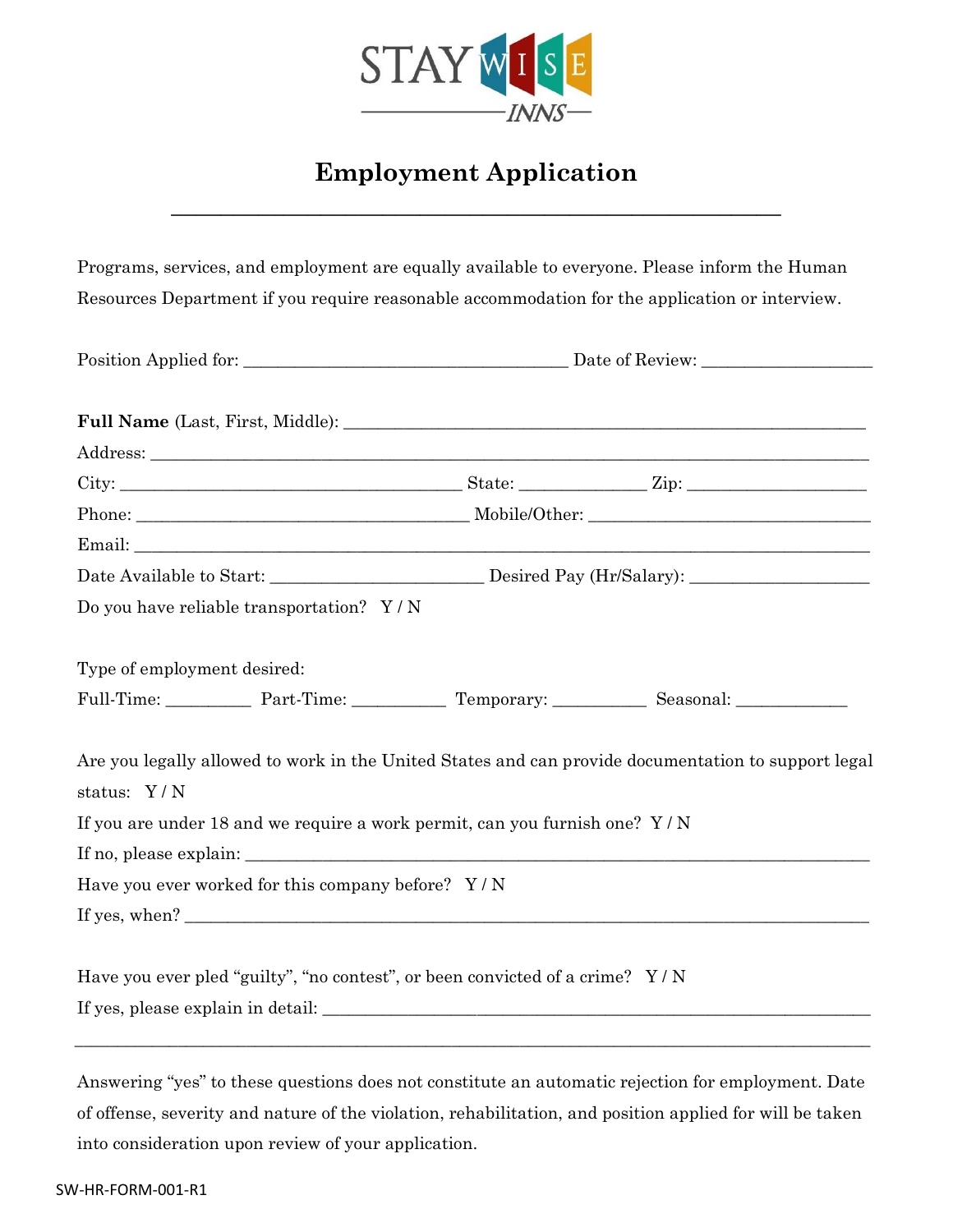## Education & Previous Employment (begin with most recent): Attach additional pages if needed.

| Education                                          |  |
|----------------------------------------------------|--|
|                                                    |  |
|                                                    |  |
| Did you graduate? Y/N                              |  |
|                                                    |  |
|                                                    |  |
| College:                                           |  |
|                                                    |  |
|                                                    |  |
| Employment                                         |  |
|                                                    |  |
|                                                    |  |
|                                                    |  |
|                                                    |  |
|                                                    |  |
|                                                    |  |
|                                                    |  |
|                                                    |  |
|                                                    |  |
|                                                    |  |
| May we contact this employer as a reference? $Y/N$ |  |
|                                                    |  |
|                                                    |  |
| Position(s) Held:                                  |  |
|                                                    |  |
|                                                    |  |
|                                                    |  |
|                                                    |  |
|                                                    |  |
| Starting Salary & Title:                           |  |
|                                                    |  |
|                                                    |  |
| May we contact this employer as a reference? $Y/N$ |  |